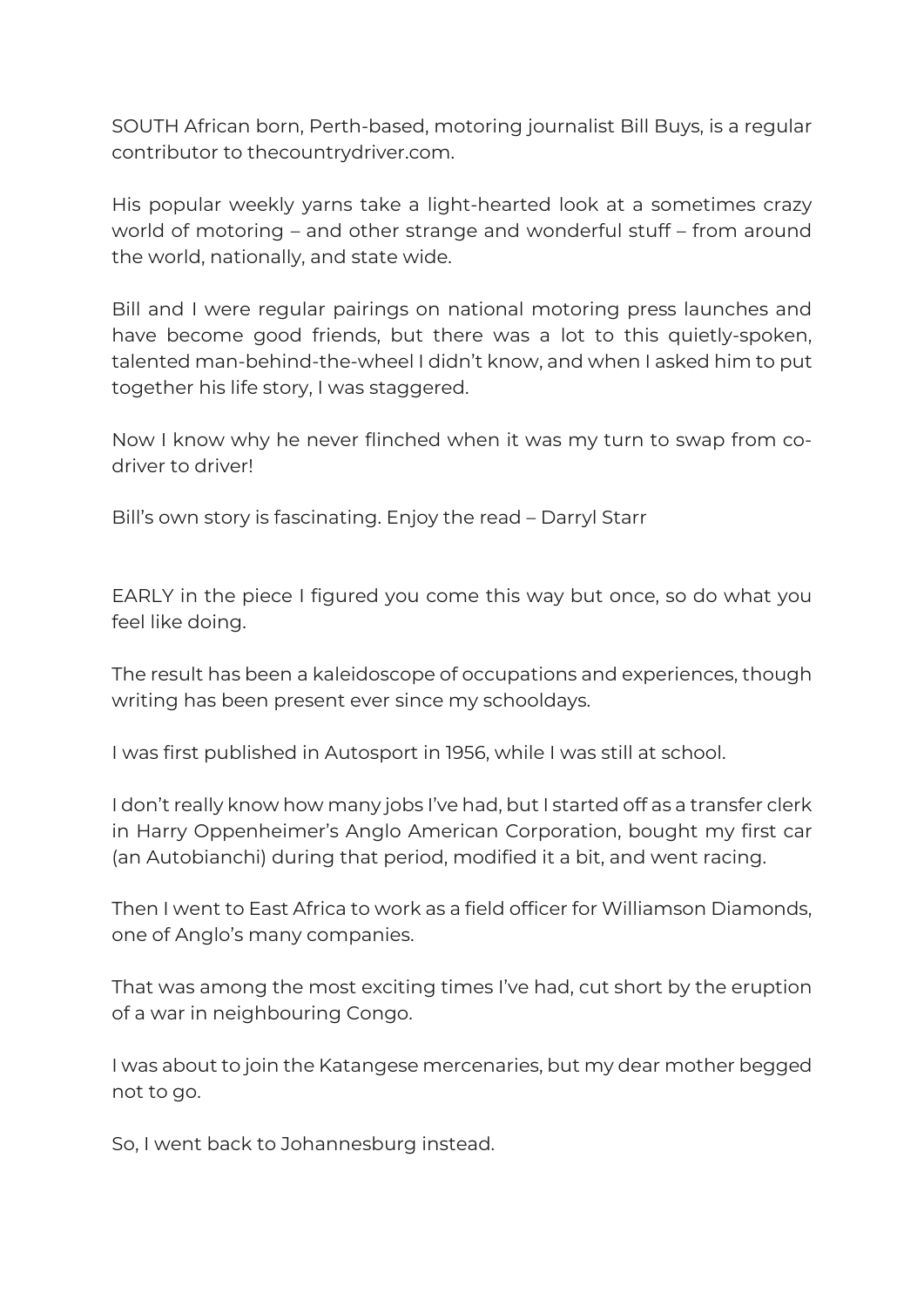However, that year in Tanganyika remains among my most memorable experiences. One eventful safari in particular.

It was in 1960 in the bush and jungles of Tanganyika and my job as a field officer was to collect samples from depressions in streams and riverbeds as indicated on a big mosaic (aerial photograph) by the camp geologist.

The samples were then sent to Johannesburg for analysis to determine if there was any indication of diamonds in the region.

I had a team of five workers, and we usually went to the specified locations in my Land Rover. But occasionally samples had to be got from remote areas where no vehicle could go.

So, a foot safari was the answer.

One such a trip was in the southern highlands.

Our base camp was on the banks of the Great Ruaha River and I was to get samples from various spots way further upriver, to a point where it was joined by a distant tributary, the Tungamalenga, then follow the Tungamalenga for many kilometres until it reached the roadway leading to our camp.

On Day One we were taken as far as possible in a Landy, then set off on our long footslog.

We hadn't gone more than an hour and were crossing an open plain when I heard the unmistakable snort and whistle of an angry rhino.

And here it came, thundering straight at us from the river side.

I had time to yell 'faro!' to my team, then ran to a lone tree and somehow climbed a few metres up.

Looking back, I saw my lads scatter in all directions, dropping their karais (prospecting pans) and other gear as they fled for their lives.

One, probably on sheer instinct, teetered on a 1m high bush.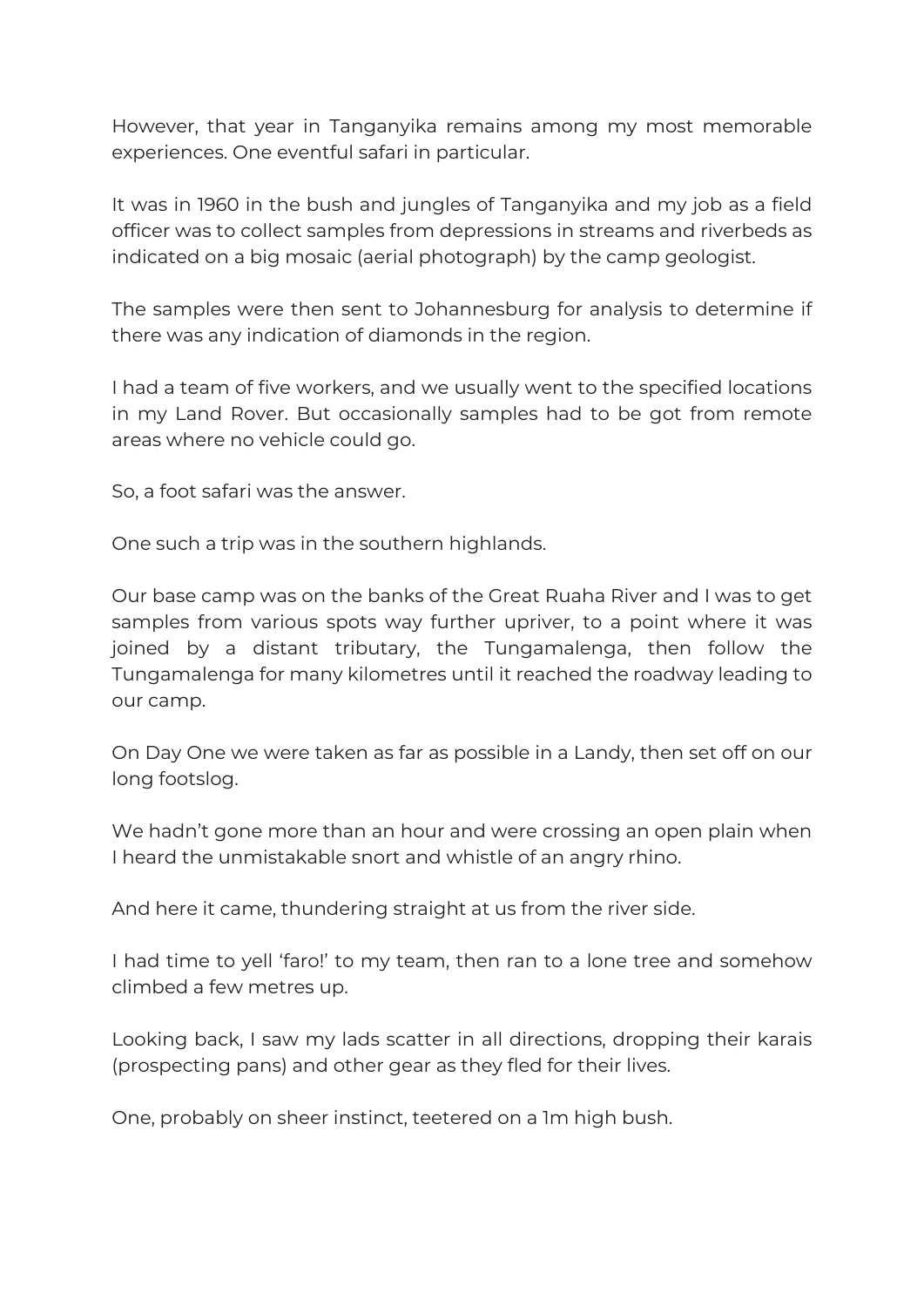Luckily nobody was hurt, and the beast did not come back for a second lunge.

Shaken, we gathered our stuff and continued.

The karais were often worn or carried as headgear, mainly to keep the dreaded tsetse flies from biting their necks.

Towards evening we happened on a remote village, but despite the presence of some chickens and dogs, no people were to be seen.

One of my team then spied one guy peering out from behind a bush and called to him.

Turned out they thought we were a German platoon!

That told me no white person had been there since 1920.

We camped a few kilometres further upstream, and I woke up with something crawling on my face.

By torchlight I saw my mini tent was covered in army ants.

OMG, I'm going to get eaten alive!

I reached for my can of Coopers aerosol, sprayed, and hoped I'd survive.

Well, by some miracle, I did not get a single bite.

Some of the team weren't as lucky as I heard screams, followed by loud splashes as they jumped into the river.

Next morning, we continued, reached the junction of the Tungamalenga and there, on a grassy patch, I found a beautiful green stone.

It looked like no other of that region and our geologist later said it was chlorite schist, often associated with kimberlite, but a lone stone was most unusual.

I still have it. Worthless, but . . .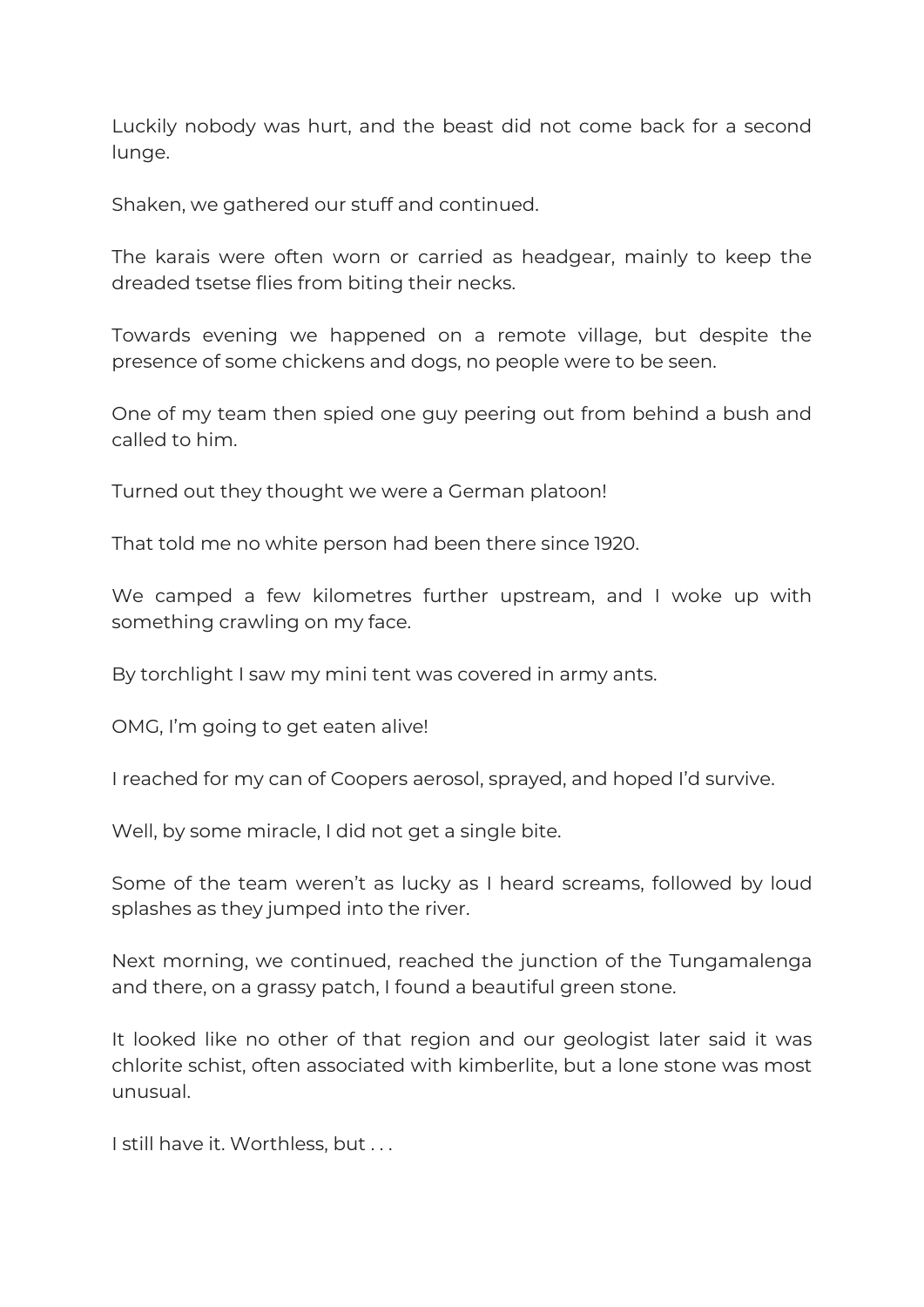After another day of trudging along the riverbank we camped, and I put my tiny Palomino one-man tent up against a big baobab and put my ex-British army Hounsfield bed together.

I fell asleep soon after an evening meal and woke with one of my team shouting 'tembo' - elephant.

We'd make a big fire at night, mainly to keep wild animals away.

I peered out of my tent and saw a big bull elephant crossing the Tungamalenga and heading straight for us.

One chap took a burning branch and hurled it at the elephant, but contrary to expectations, the animal flapped its ears, let out a bellow of anger and came charging our way.

My lads fled, but I was frozen in fear in my little metre-high tent.

What followed was two hours of sheer terror. I'd never been so afraid.

The elephant stood less than a metre from my tent and started rubbing against the tree and snapping off branches. The debris fell on the tent's light cover, said to be made of parachute material.

I didn't think the three-tonne elephant would purposely trample me but feared it would simply not see the miniscule tent and walk over it.

I remember unzipping the flyscreen, hoping to sneak out, if possible. But fact is I was so scared I couldn't move.

Then bang! I was down, flattened, I was dead. But in that split second as I went down, I let out my last sound on planet earth. A shrill scream, I imagine.

I was dead for some minutes, realised I could still think, I could still move my fingers. So, the biblical thing about life after death was true.

It took a while for me to realise I'd simply toppled the 10cm off the damned Hounsfield bed.

Its frame structure was probably inspired by Jayne Mansfield lying face down, and I had teetered too close to the edge.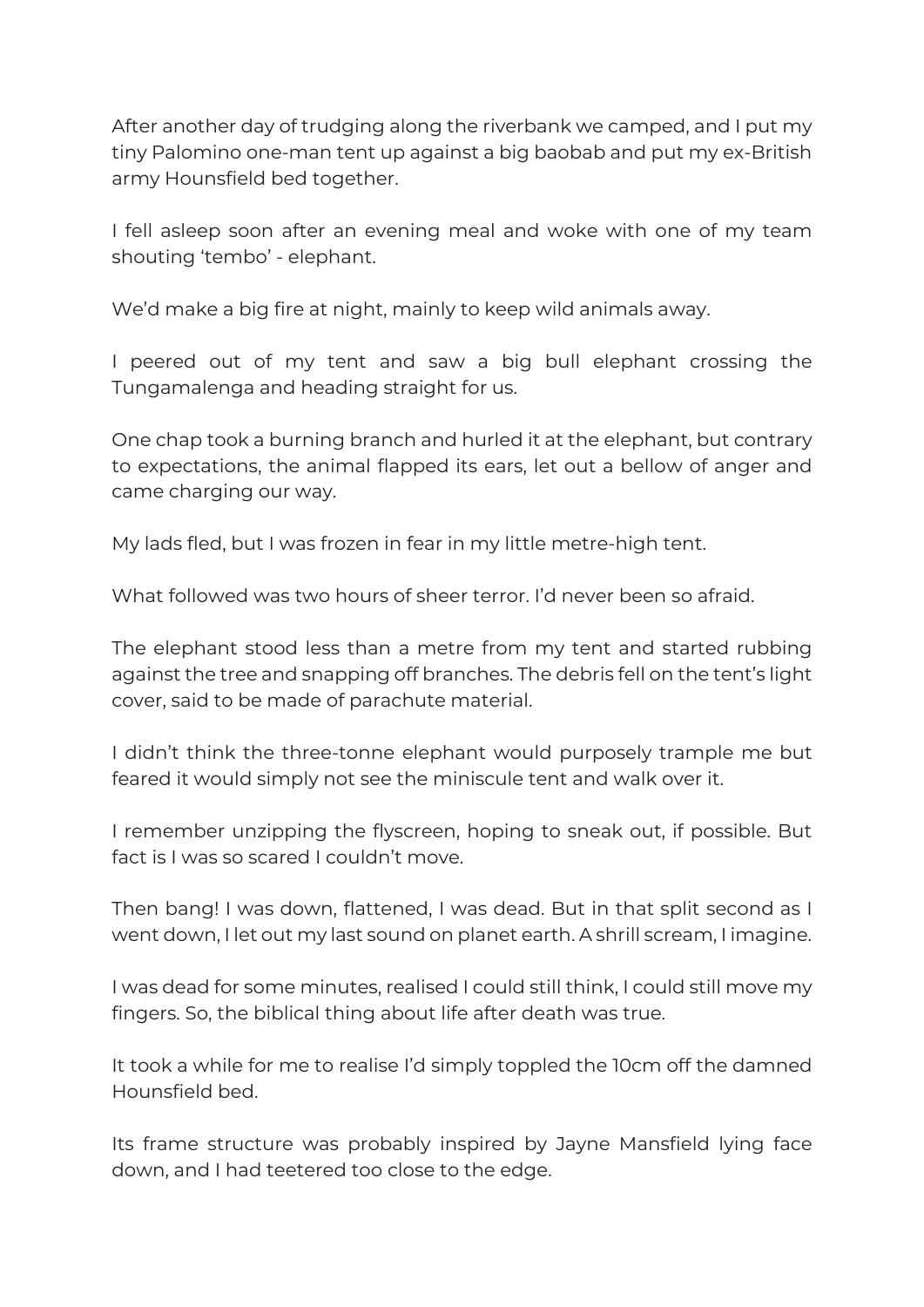Anyway, whatever sound of agony I emitted worked. The elephant was gone.

There was more terror to come.

Just before daybreak I was awoken by a hyena's multi-decibel laugh about 100mm from my head.

That was it. Break camp and let's get out of here.

About 200m further on there was a loud, eerie noise from above as a big fish eagle took off from the tree we were walking under.

We made it to the road, where we were picked up and returned to camp. But next morning my entire crew quit.

I can't imagine why.

The rest of my life ranged from office equipment mechanic and chemical company rep to traffic police officer, car sales, stints as a journalist for The Star, SABC, United Press International, the Rand Daily Mail, The Sunday Express, The Citizen, then into public relations before moving to Australia in 1982.

Where it started all over again, but somewhat less frantic.

It all becomes an unholy mess of journalism, PR, and various entrepreneurial activities to cobble into anything less than confusing.

I had scoops with South Africa's biggest family murder, the Six Day War, a bus-train crash that wiped out a town's young generation, Tom Pryce's death at Kyalami, and many more.

I was the PR chap for Saudi-Leyland's Alan Jones and Carlos Reutemann for the South Africa Grand Prix. And so on.

I've been shot at, survived two vehicle rolls down ravines, been attacked by a rhino, almost trampled by an elephant, bitten by a puff adder, and sundry other happenings - broken jaw, broken back, broken neck, and a delightful